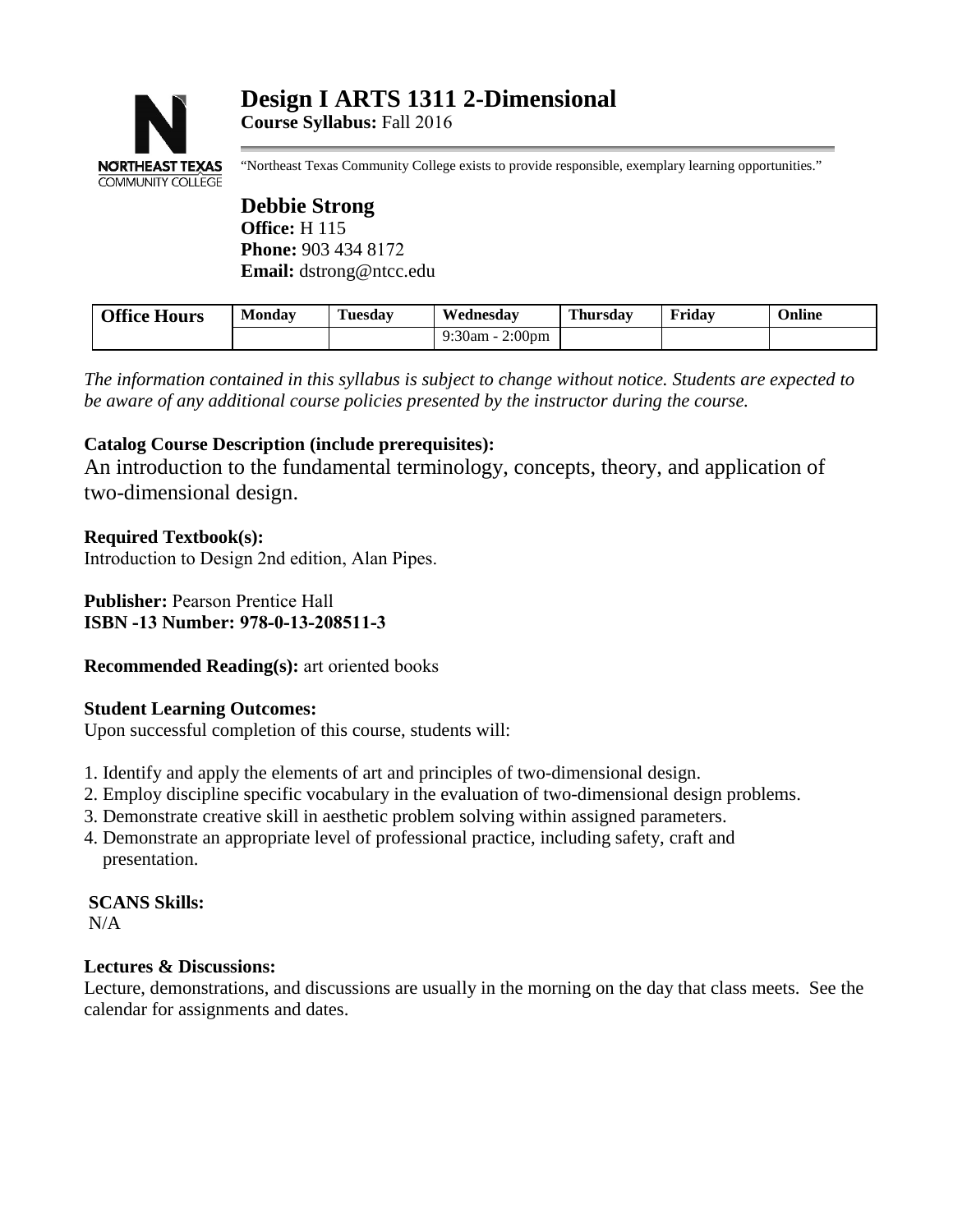# **Evaluation/Grading Policy:**

See assessment rubric for Design I assignments. All work must be completed by due date.

| Assessment Rubric for Design I - Projects                                                                                    |           |                |         |                             |              |       |  |  |  |
|------------------------------------------------------------------------------------------------------------------------------|-----------|----------------|---------|-----------------------------|--------------|-------|--|--|--|
| <b>Student Name:</b>                                                                                                         | Course:   |                |         |                             |              |       |  |  |  |
| Assignment/Problem:                                                                                                          | Due Date: |                |         |                             |              |       |  |  |  |
| Circle the number in<br>pencil that best<br>shows how well the<br>student completed<br>the criterion for the<br>assignment.  | Excellent | Good           | Average | <b>Needs</b><br>Improvement | Poor         | Score |  |  |  |
| 1. Identified and<br>applied the elements of<br>art and principles of<br>two-dimensional<br>design.                          | 5         | $\overline{4}$ | 3       | $\overline{2}$              | $\mathbf{1}$ |       |  |  |  |
| 2. Employed discipline<br>specific vocabulary in<br>the evaluation of two-<br>dimensional design<br>problems.                | 5         | $\overline{4}$ | 3       | $\overline{2}$              | $\mathbf{1}$ |       |  |  |  |
| 3. Demonstrated<br>creative skill in<br>aesthetic problem<br>solving within assigned<br>parameters.                          | 5         | $\overline{4}$ | 3       | $\overline{2}$              | $\mathbf{1}$ |       |  |  |  |
| 4. Demonstrated an<br>appropriate level of<br>professional practice,<br>including safety, craft<br>and presentation<br>Grade | 5         | $\overline{4}$ | 3       | $\overline{2}$              | $\mathbf{1}$ |       |  |  |  |
|                                                                                                                              |           |                |         |                             |              |       |  |  |  |

# **Tests/Exams:**

Oct 5, 2016 - portfolio and notebook review (work you have created in class) Nov 16, 2016 - written terminology exam on design elements and principles Nov 30, 2016 - portfolio and notebook review (work you have created in class) LAST CLASS

## **Assignments:**

design notebook with all exercises completed-graded by rubric self portrait on canvas-graded by rubric and final project on canvas - graded by rubric

## **Other Course Requirements:**

See attached supply list. You must have these supplies by the second week of class.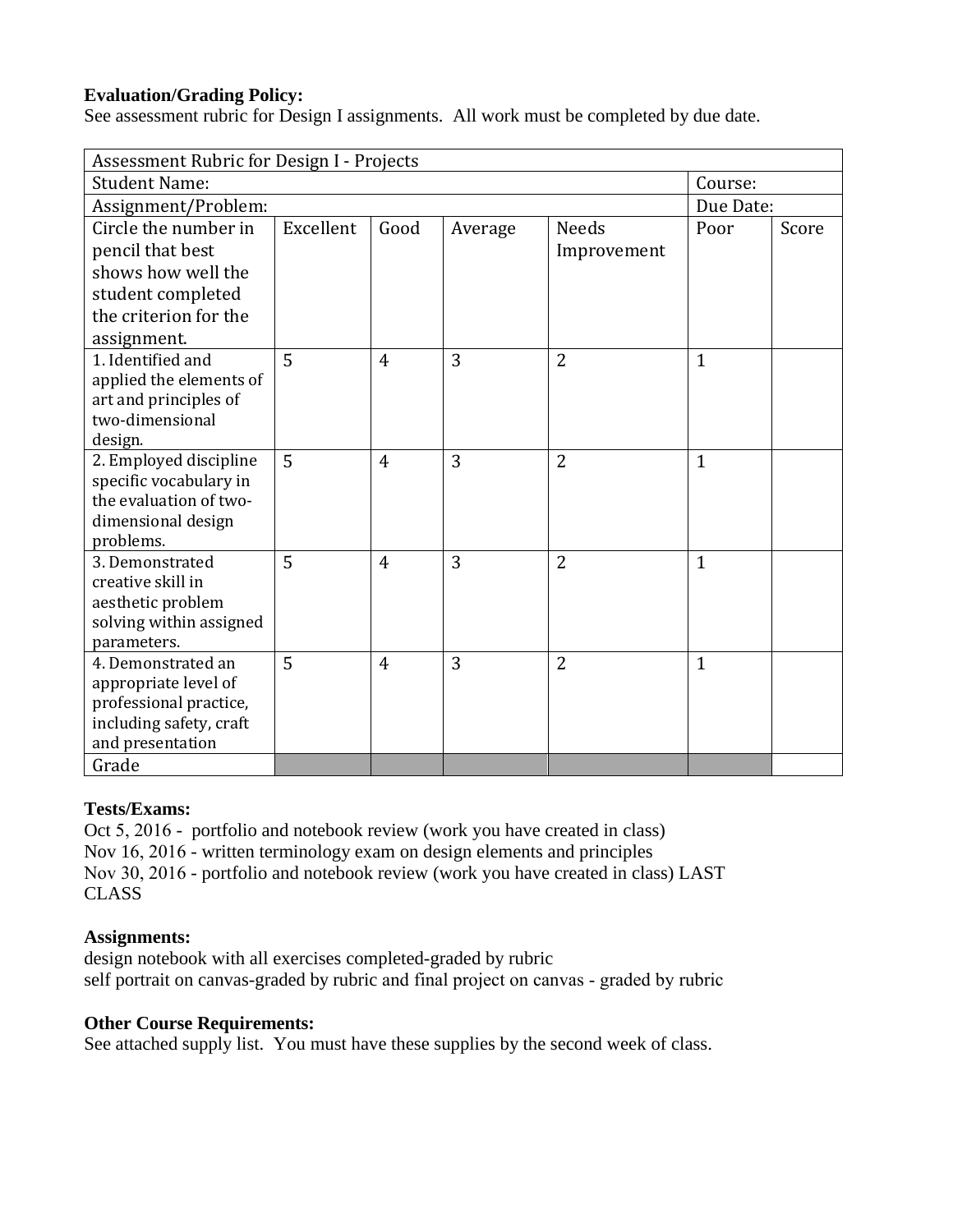------------CALENDAR OF CLASSES--------------

Aug 24-first class, review syllabus, rubric, and supply list; overview of design elements and principles Aug 31- line, color, critique Sep 7 - shape, space Sep 14 - value; start self portrait, critique Sep 21- form Sep 28 - texture Oct 5 - principles of design: emphasis, contrast; portfolio and notebook review Oct 12 - movement, unity, rhythm, critique Oct 19 - pattern Oct 26 - balance, critique Nov 2 - critiques of ongoing work Nov 9 - all work should be near completion, critique, review of design terminology Nov 16 - terminology exam Nov 23 - NO CLASS Thanksgiving break

Nov 30 - notebook/portfolio review, critique of self portrait, LAST CLASS

No final during finals week which is Dec 2-8, 2016.

The calendar is a guide, and the instructor may change dates and/or assignments as necessary.

#### **Student Responsibilities/Expectations:**

 More than two absences are detrimental to your final grade, and more than four absences will result in a drop from the course or a failing grade. You must be punctual and attend class regularly. Wear comfortable clothing and shoes that are appropriate to working with equipment and supplies in the art lab. Floors may be wet and slippery.

## **NTCC Academic Honesty Statement:**

"Students are expected to complete course work in an honest manner, using their intellects and resources designated as allowable by the course instructor. Students are responsible for addressing questions about allowable resources with the course instructor. NTCC upholds the highest standards of academic integrity. This course will follow the NTCC Academic Honesty policy stated in the Student Handbook."

#### **Academic Ethics**

The college expects all students to engage in academic pursuits in a manner that is beyond reproach. Students are expected to maintain complete honesty and integrity in their academic pursuit. Academic dishonesty such as cheating, plagiarism, and collusion is unacceptable and may result in disciplinary action. Refer to the student handbook for more information on this subject.

## **ADA Statement:**

It is the policy of NTCC to provide reasonable accommodations for qualified individuals who are students with disabilities. This College will adhere to all applicable federal, state, and local laws, regulations, and guidelines with respect to providing reasonable accommodations as required to afford equal educational opportunity. It is the student's responsibility to arrange an appointment with a College counselor to obtain a Request for Accommodations form. For more information, please refer to the NTCC Catalog or Student Handbook.

## **Family Educational Rights And Privacy Act** (**Ferpa**):

The Family Educational Rights and Privacy Act (FERPA) is a federal law that protects the privacy of student education records. The law applies to all schools that receive funds under an applicable program of the U.S. Department of Education. FERPA gives parents certain rights with respect to their children's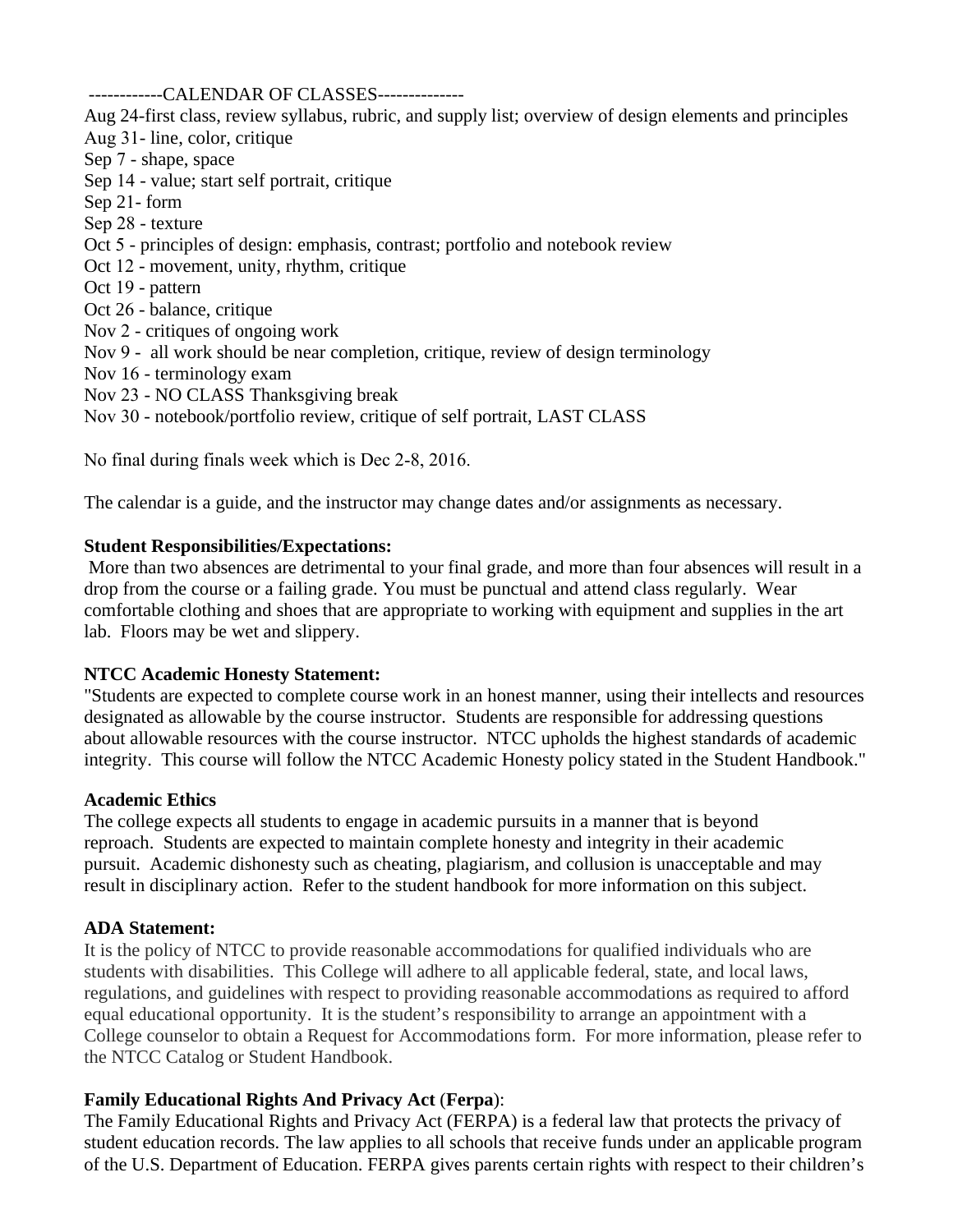educational records. These rights transfer to the student when he or she attends a school beyond the high school level. Students to whom the rights have transferred are considered "eligible students." In essence, a parent has no legal right to obtain information concerning the child's college records without the written consent of the student. In compliance with FERPA, information classified as "directory information" may be released to the general public without the written consent of the student unless the student makes a request in writing. Directory information is defined as: the student's name, permanent address and/or local address, telephone listing, dates of attendance, most recent previous education institution attended, other information including major, field of study, degrees, awards received, and participation in officially recognized activities/sports.

# **Other Course Policies:**

No hats on in the classroom.

Turn volume off on cell phones when in the classroom. Step outside if you must talk on the phone. If you use a classroom tool, clean it, and return it to the correct storage area.

If you make a mess, clean it up.

Clean your work area before leaving class.